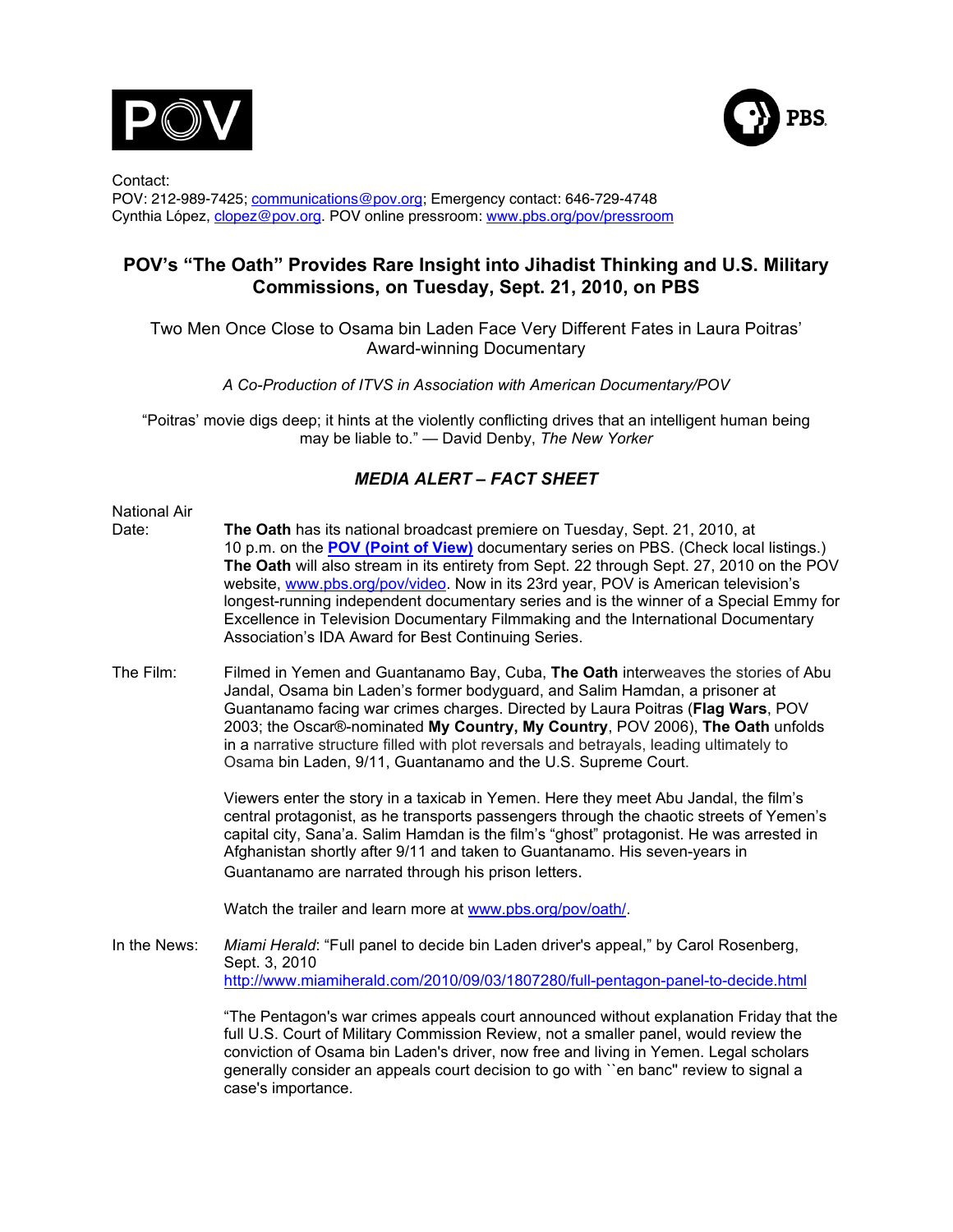"A military jury at Guantánamo convicted ex-driver Salim Hamdan, now 40, of providing material support for terrorism and acquitted him of conspiracy in August 2008. Prosecutors were stunned, however, when that same jury rejected their call for a 30-year sentence and ordered him to serve just 5  $\frac{1}{2}$  more months."

Associated Press: "US terror training in Yemen reflects wider program," by Lolita C. Baldor, Sept. 8, 2010

*http://www.google.com/hostednews/ap/article/ALeqM5hTtPSutm6O9rmoSCW6ISAlN0u8 hgD9I3SICO1*

"WASHINGTON — Seldom visible in the Yemeni mountains, the elite U.S. commandos training the Yemen's military represent the Obama administration's quest to fight terrorism without inflaming anti-American sentiment."

AFP: "Qaeda claims Yemen attacks: US monitoring group, " Sept. 8, 2010 http://www.google.com/hostednews/afp/article/ALeqM5hdKJnBhLp2NL53St\_H4evB20xQQ

"SANAA — Al-Qaeda has said it carried out a series of attacks on security forces in Yemen, including deadly clashes in the restive south, a US-based group that monitors Islamist websites reported. Al-Qaeda in the Arabian Peninsula, the jihadist network's local affiliate, put out three statements saying that it was behind the violence, the SITE Intelligence Group said late on Tuesday."

*The Washington Post*: "A speech from the Far Side: What our enemies heard," by Marc Thiessen, Sept. 7, 2010

http://www.washingtonpost.com/wp-

dyn/content/article/2010/09/06/AR2010090601682.html

"While the president made some obligatory references to our responsibilities in the war on terror, what our enemies heard were his declarations that America is withdrawing and refocusing on domestic priorities."

*The New Yorker*: "Parallel Lives" by David Denby, May 17, 2010 http://www.newyorker.com/arts/critics/cinema/2010/05/17/100517crci\_cinema\_denby "For the past decade or so, we have suffered from an inability to comprehend, or even to imagine, the inner lives of the young men who wage jihad as members of Al Qaeda. Who are these men, so eager for asceticism, violence, and martyrdom?"

### Filmmaker's

Statement: "**The Oath** is the second documentary in a trilogy I am working on about America post 9/11," says Director/Producer/Cinematographer Laura Poitras. "The first film, **My Country, My Country**, is about the U.S. occupation of Iraq told from the perspective of a Sunni doctor and his family. In many ways, **My Country, My Country,** and its depiction of the victims of this conflict, gave me permission to take on **The Oath.** The third film will look at domestic surveillance.

> "In each film, my goal has been to understand the repercussions of 9/11 through the stories of people living this history. I'm also interested in creating primary documents an on-the-ground record that can help us understood this history as time passes. I believe the world will be grappling with the tragedy of 9/11 and America's reaction to the attack for generations to come."

### Filmmaker's

#### Bio: **Laura Poitras (Director/Producer/Cinematographer)**

Laura Poitras was nominated for an Academy Award®, an Independent Spirit Award and an Emmy for **My Country, My Country** (POV 2006). She received a Peabody Award and was nominated for an Emmy and an Independent Spirit Award for **Flag Wars** (POV 2003), made with Linda Goode Bryant. Poitras is the recipient of a Guggenheim Fellowship and a Media Arts Fellowship from the Rockefeller Foundation/Tribeca Film Institute. She has attended the Sundance Institute's Documentary Edit and Story Lab as both a fellow and creative advisor. She is currently working on the third part of a trilogy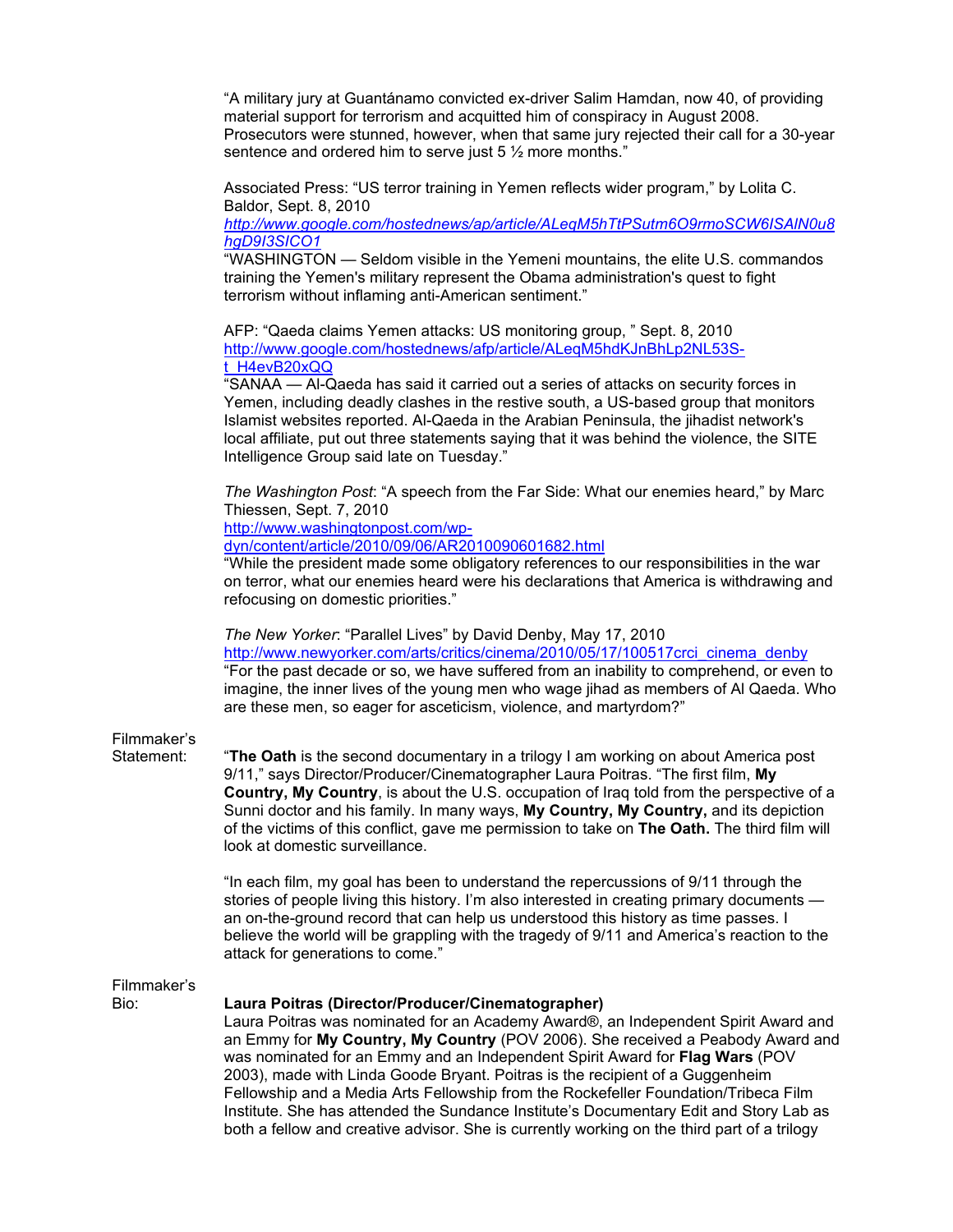about America post-9/11. Before making documentaries, Poitras worked as a professional chef. She lives in New York City.

- Credits: Director/Producer: Laura Poitras Executive Producer: David Menschel Co-producers: Jonathan Oppenheim, Nassar Arrabyee, Aliza Kaplan Cinematographers: Kirsten Johnson, Laura Poitras Editor: **In the Contract of Contract Contract Contract Contract Contract Contract Contract Contract Contract Contract Contract Contract Contract Contract Contract Contract Contract Contract Contract Contract Contract Contr** Original Music: Osvaldo Golijov POV Series Credits: Executive Producer: Simon Kilmurry Executive Vice President: Cynthia López Running Time: 86:46 2010 Festivals and Awards: Excellence in Cinematography Award: Documentary, Sundance Film Festival Best Documentary, Edinburgh International Film Festival
	- Special Jury Prize: International Feature, Hot Docs Documentary Film Festival Special Jury Prize, Full Frame Documentary Film Festival Grand Jury Best Documentary Award, Independent Film Festival Boston Grand Jury Award, Sarasota Film Festival True Vision Award, True/False Film Fest

(For a complete list, visit http://www.theoathmovie.com/)

- POV Website: **The Oath** companion website, http://www.pbs.org/pov/oath, offers a streaming video trailer of the film; an extended interview with filmmaker Laura Poitras; a list of related websites, partner organizations and books; downloadable discussion and facilitator guides; classroom activities; a full update on all the characters in the film; and these special features:
	- Background information on Al Qaeda, Guantanamo and Yemen;
	- Additional video not included in the film;
	- Downloadable audio conversation with David Brancaccio, the former host of NOW on PBS, Laura Poitras and Lt. Commander Brian Mizer;
	- Reactions to the film; and
	- Live chat with Laura Poitras on Wednesday, Sept. 22 at 2 PM ET.
- Outreach: POV works with public television stations and national and community-based groups across the country to foster community dialogue around the issues presented in **The Oath**. For a list of upcoming screenings and discussion events, go to: http://www.pbs.org/pov/outreach.

POV also works with nationally recognized media educator Dr. Faith Rogow to develop a discussion guide with background information to help event organizers carry out discussions around the film's content. Cari Ladd has created the lesson plan. The materials are available free of charge at www.pbs.org/pov/oath/.

- Pressroom: Visit POV's pressroom, www.pbs.org/pov/pressroom, for press releases, downloadable art, filmmaker biographies, transcripts and special features.
- POV: Produced by American Documentary, Inc. and now in its 23rd season on PBS, the award-winning **POV** series is the longest-running showcase on American television to feature the work of today's best independent documentary filmmakers. Airing June through September, with primetime specials during the year, **POV** has brought more than 300 acclaimed documentaries to millions nationwide and has a Webby Award-winning online series, *POV's Borders*. Since 1988, POV has pioneered the art of presentation and outreach using independent nonfiction media to build new